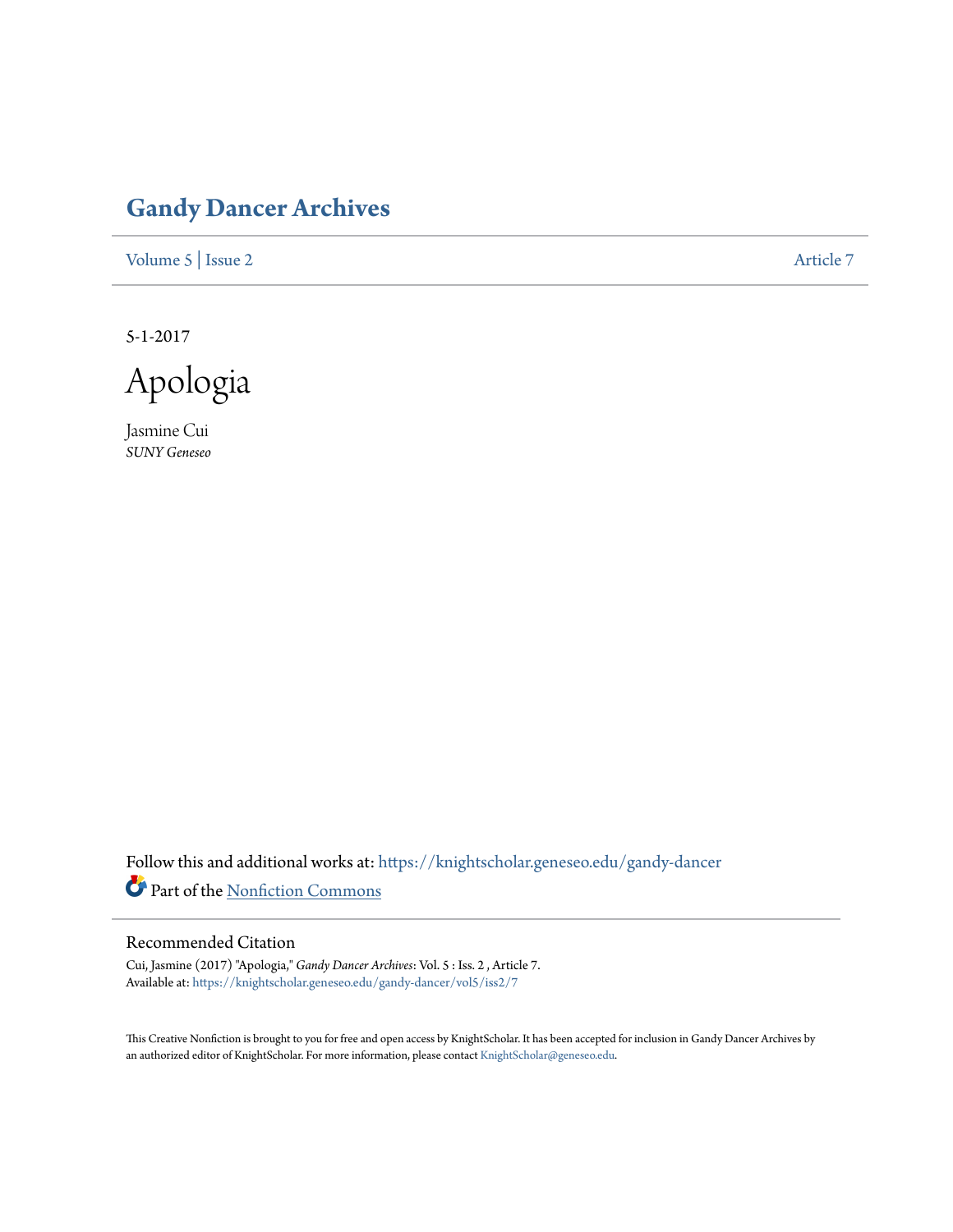## Apologia

I am eleven and fiddling with an off-brand Swiss Army Knife when the silvery van shimmers uphill like a minnow. Its compact body, slick, a bullet spitting through the horizon, leaves oil-breath and hissing tar in its wake.

My mother is always composed, always poised, except now she is not. I watch her calculating outcomes in the rearview mirror—but the van is in the wrong lane, its driver beer-breathed or suicidal. These are variables that cannot be predicted. She does not know if the car will decelerate, if he will change trajectory, if she can save us.

I hold my breath in anticipation. This is not voluntary; it is necessary. She is trying to shift into the other lane but doesn't quite make it. I am safe, but she has not evaded impact. I know that nothing will ever be the same again, because I have always been good at math and this is basic—the law of equivalence. An eye for an eye. A tongue for a tongue. Mother loses her legs and her voice so that I may walk and speak.

It is four years later and the aftermath still lives on my upper thigh—a lateral line pulsed into the skin like an interjection, emblematic. A reminder of how trauma can cleave a person in two: a before and an after. Suffering has an expiration date stretching far beyond the advent of that initial event. The diagonal still slashing across the right leg, trauma still darkening sun-starved skin.

At night I dream of vans like silver bullets. In the dream I am on the roadside, bearing witness to the moment of contact multiplied by the amount of time it takes to jolt awake, sweat-soaked, hands shivering from the adrenaline high. There is nothing as violent as the sound of metal shredding metal—the face of our car becoming tin confetti. With each collision I watch as mother is propelled out the driver's window, trajectory always the same. Her doll-like